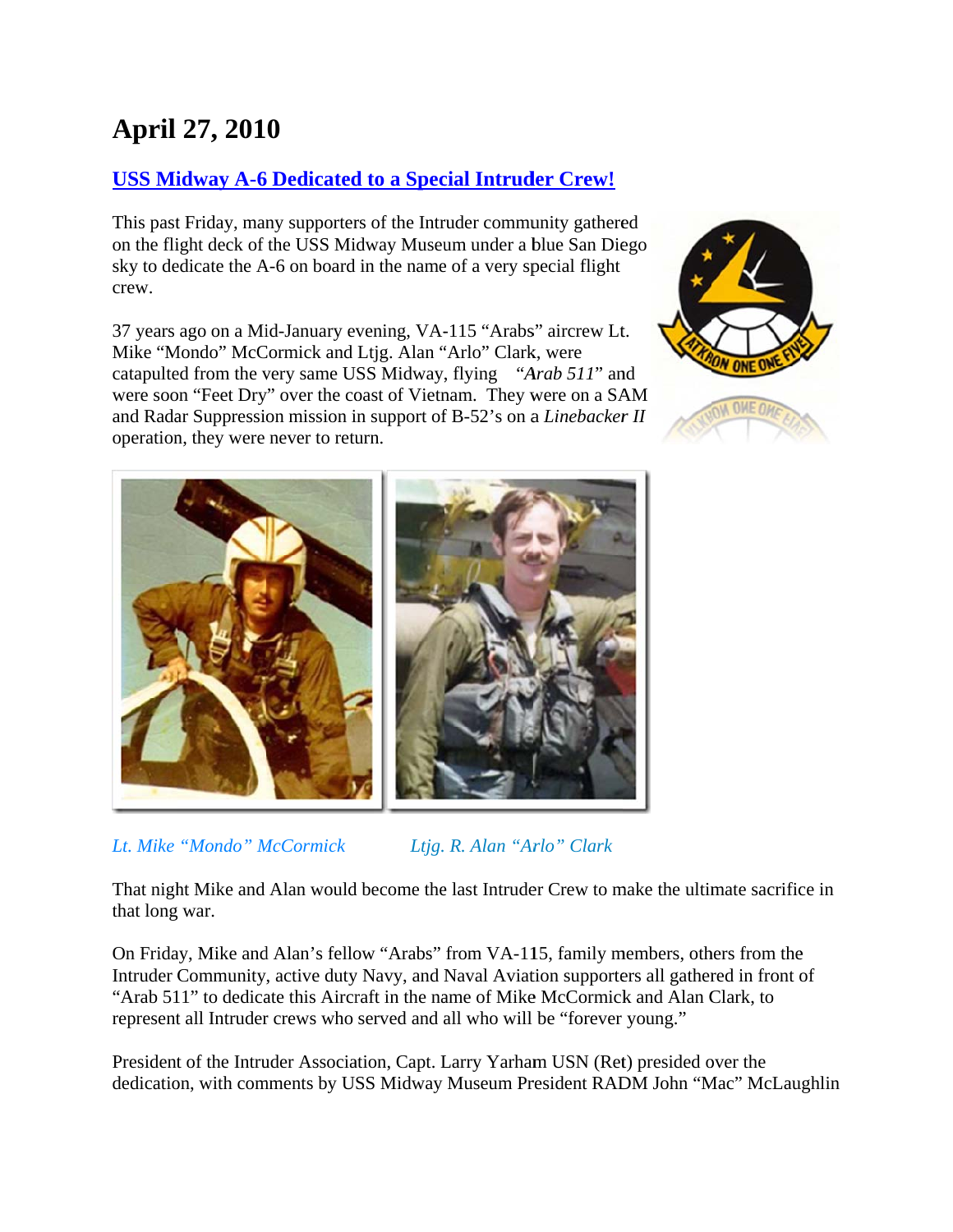USN (Ret), the former CO of VA-115 Capt. Paul Barrish USN (Ret), Mike's Sister Jaime, and Alan's son, Lt. Col (select) Tad Clark USAF.

It was Tad's remarks that really hit home...

## One final trap...

*Just over* 6 years ago, many of us gathered in the Arlington *National Cemetery on a cold, snowy, January day in* Washington DC, to honor two men who gave their lives in the *service to their country. On that day, we faced their casket and saw the thousands of tombstones precisely lined up in countless rows behind it. To our back, however, was a remarkable thing.* It was an open plot of land unmarked by the granite reminders *of those fallen. Today, I'm sad to report, that section of land looks quite different. I share that with you as it serves as a reminder that our nation is still active in our national security dimerests abroad to include the liberation of those subjected to oppressive rule. That commitment requires us to send those* who are willing and able to serve, even if it means placing them in harm's way.



*That is the spirit of patriotism, heroism, and selflessness we remember today as we honor LT That is the spirit of patriotism, heroism, and selflessness we remember today as we honor LT<br>Mike "Mondo" McCormick and LTJG Alan "Arlo" Clark. On 10 January 1973, "Mondo" and* "Arlo" were catapulted from the bow of this very carrier, the USS Midway. While reporting "Arlo" were catapulted from the bow of this very carrier, the USS Midway. While reporting<br>"Feet Dry", their mission would all too soon be short one "Feet Wet". And so, the many long *years of wondering and mourning began. Their names were placed on the Vietnam War Memorial, the wall, as our nation recognized they were "Gone But Not Forgotten".* 

*When "Mondo" and my father were laid to rest in Arlington 31 years later to the day, then began for many the closure and healing process concerning their sacrifice. That was certainly a significant day for all of us. But today is significant too as this A-6, in a sense, represents* "Mondo's" and "Arlo's" determination and resolve to wrestle their battle torn Intruder back *aboard th he deck of th he USS Midw way for one f final trap.*

As their names on the wall and on their tombstone in Arlington provide time for reflection, *respect, and remembrance...their names on this combat proven A-6 Intruder celebrate the lives of two great warriors, their heroism, will retell their story for countless years to the millions of visitors aboard the Midway, and will remind us of where they loved to be, in the cockpit soaring in the skies above.*